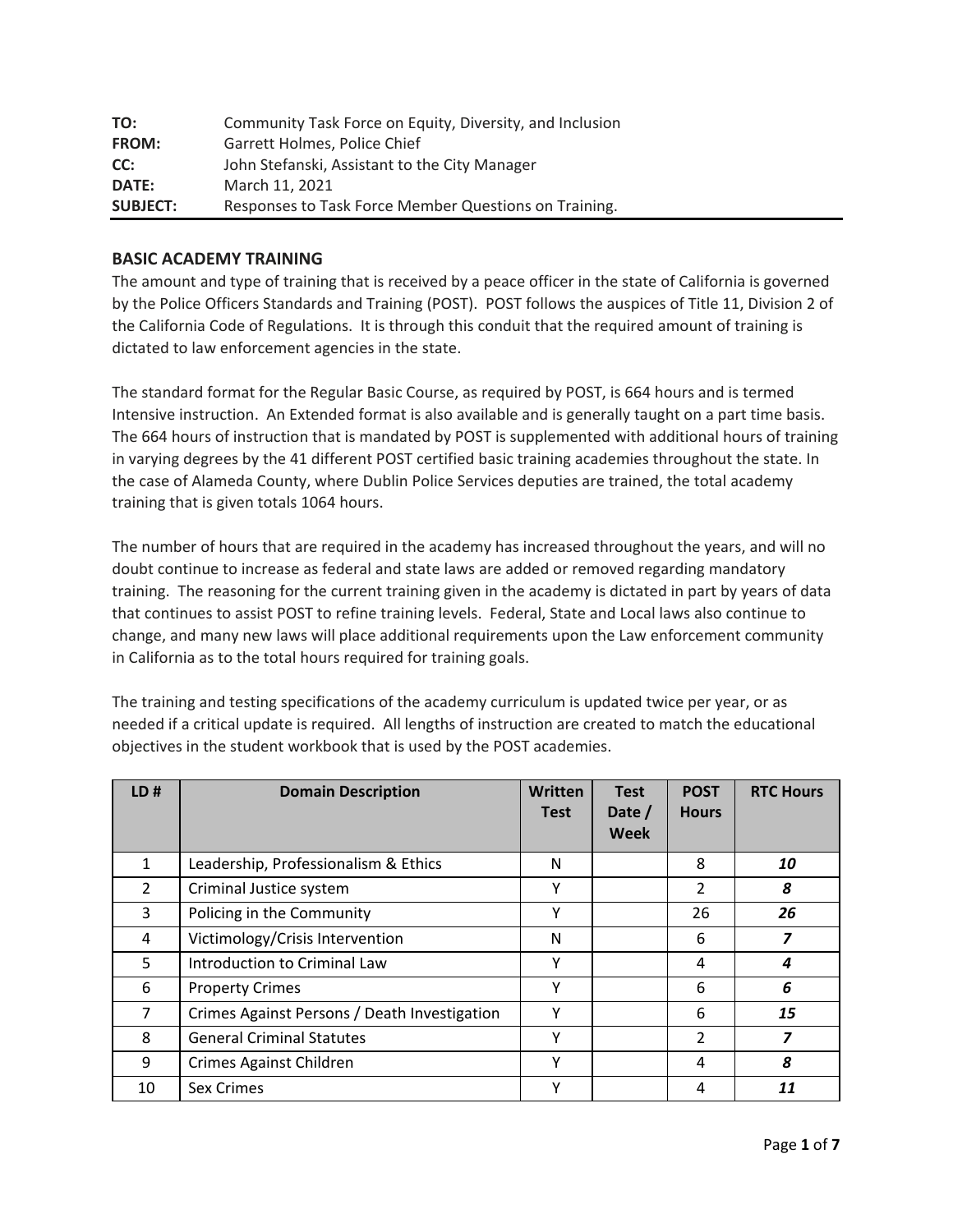| 11 | Juvenile Law and Procedure                   | Υ         | 3              | 3                       |
|----|----------------------------------------------|-----------|----------------|-------------------------|
| 12 | <b>Controlled Substances</b>                 | Υ         | 12             | 17                      |
| 13 | <b>ABC Law</b>                               | N         | $\overline{2}$ | $\overline{\mathbf{3}}$ |
| 15 | Laws of Arrest                               | Υ         | 12             | 15                      |
| 16 | Search and Seizure                           | Υ         | 12             | 16                      |
| 17 | Presentation of Evidence / Moot Trial        | N         | 6              | 10                      |
| 18 | <b>Investigative Report Writing</b>          | Υ         | 48             | 52                      |
| 19 | <b>Vehicle Operations</b>                    | ${\sf N}$ | 40             | 40                      |
| 20 | Use of Force/De-escalation                   | Υ         | 16             | 18                      |
| 21 | Patrol Techniques                            | N         | 12             | 17                      |
| 22 | <b>Vehicle Pullovers</b>                     | N         | 14             | 15                      |
| 23 | Crimes in Progress                           | N         | 20             | 26                      |
| 24 | Handling Disputes / Crowd Control            | N         | 8              | 15                      |
| 25 | <b>Domestic Violence</b>                     | Υ         | 10             | 11                      |
| 26 | <b>Critical Incidents</b>                    | Y         | 8              | 8                       |
| 27 | <b>Missing Persons</b>                       | N         | 4              | $\overline{\mathbf{4}}$ |
| 28 | <b>Traffic Enforcement</b>                   | Υ         | 16             | 19                      |
| 29 | <b>Traffic Collision Investigations</b>      | N         | 12             | 15                      |
| 30 | Crime Scenes, Evidence and Forensics         | N         | 12             | 15                      |
| 31 | Custody                                      | Υ         | $\overline{2}$ | 8                       |
| 32 | Lifetime Fitness                             | N         | 44             | 77                      |
| 33 | Arrest and Control / Baton                   | Υ         | 60             | 83                      |
| 34 | First Aid & CPR                              | Υ         | 21             | 24                      |
| 35 | Firearms / Chemical Agents                   | Υ         | 72             | 136                     |
| 36 | <b>Information Systems</b>                   | Υ         | $\overline{2}$ | 4                       |
| 37 | People with Disabilities                     | Υ         | 15             | 15                      |
| 38 | <b>Gang Awareness</b>                        | ${\sf N}$ | $\overline{2}$ | 8                       |
| 39 | Crimes Against the Justice System            | Υ         | 4              | 4                       |
| 40 | <b>Weapons Violations</b>                    | Υ         | 4              | 8                       |
| 42 | Cultural Diversity / Discrimination          | N         | 16             | 20                      |
| 43 | <b>Terrorism Awareness</b>                   | Y         | 4              | 8                       |
|    | RBC Tests (3)                                | N         | 11             | 14                      |
|    | <b>Scenario Test Administration</b>          | N         | 40             | 102                     |
|    | <b>Scenario Demonstration</b>                | N         | 18             | 46                      |
|    | IA & Peace Officer Matters                   | N         | 0              | $\boldsymbol{4}$        |
|    | Orientation                                  | N         | 0              | 8                       |
|    | Sheriff's Address / Command Staff            | N         | 0              | $\overline{2}$          |
|    | <b>RTO Counseling</b>                        | N         | 0              | 32                      |
|    | Human Trafficking / Critical Incident Stress | N         | 0              | $\overline{2}$          |
|    | <b>Graduation &amp; Practice</b>             | N         | 0              | 32                      |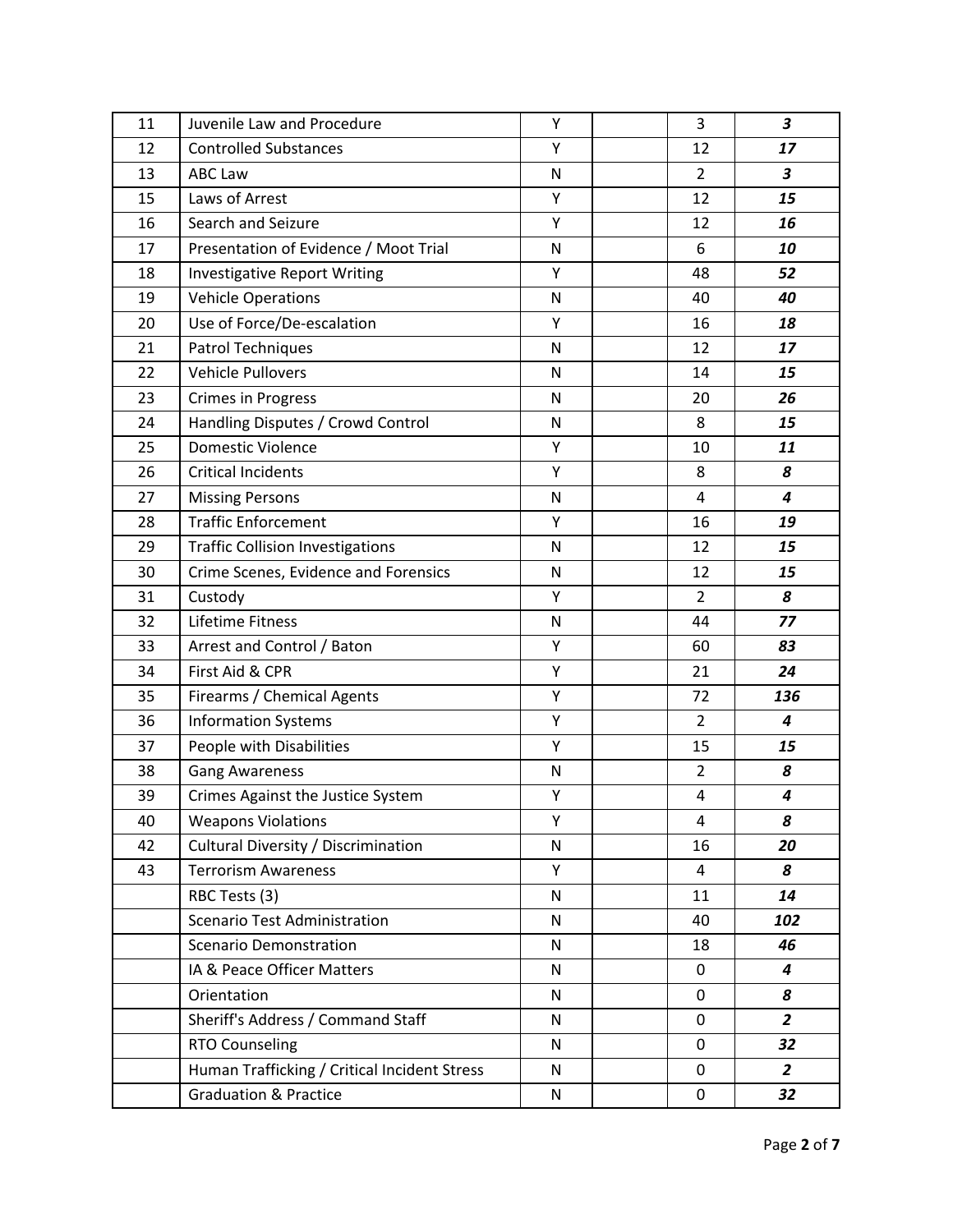| Jail Tour / Peer Support                  | Ν |     |      |
|-------------------------------------------|---|-----|------|
| Total Learning Domain Instructional Hours |   | 650 | 1064 |

# **NOTES: \*Hours allotted for LD Exams and POST Midterm & Final meet POST min. requirements for testing**

# **FREQUENCY OF TRAINING**

# **Continued Professional Training (CPT)**

Continued Professional Training (CPT) is required for peace officers who are employed by POST participating departments. The purpose of CPT is to maintain, update, expand, and/or enhance an individual's knowledge and/or skills in the areas of arrest and control, driver training/awareness and force options simulator. CPT is training that exceeds the training required to meet or requalify in entrylevel minimum standards. An officer at Dublin Police Services must complete 24 hours or more of qualifying training every two years. The Training includes perishable skills and communication training as specified by Title 11, Division 2 of the California Code of Regulations.

Topics of instruction include the perishable skills involving arrest and control, driver training/awareness, and tactical firearms or force options simulation.

**Arrest and Control** instruction shall include the following exercises:

- Safety orientation and warmups
- Class exercises
- Searching techniques
- Control and Take downs
- Equipment and Restraint devices
- Verbal Commands
- Use of Force Considerations/De-escalation
- Body Physics and Dynamics
- Body balance, proper stance, and movement patterns
- Policies and Legal Issues
- Recovery and First Aid

**Communications** instruction shall include the following exercises:

- **Tactical**
	- o Tactical Communications (Officer to Officer/Officer to Suspect/Officer to Citizen or Victim)
	- o Officer Safety
	- o Communications Elements
	- o Questioning Techniques
	- o Intentional or Unintentional Contact Escalation vs De-Escalation
	- o Use of Inappropriate Language
	- o Classroom Testing/Exercises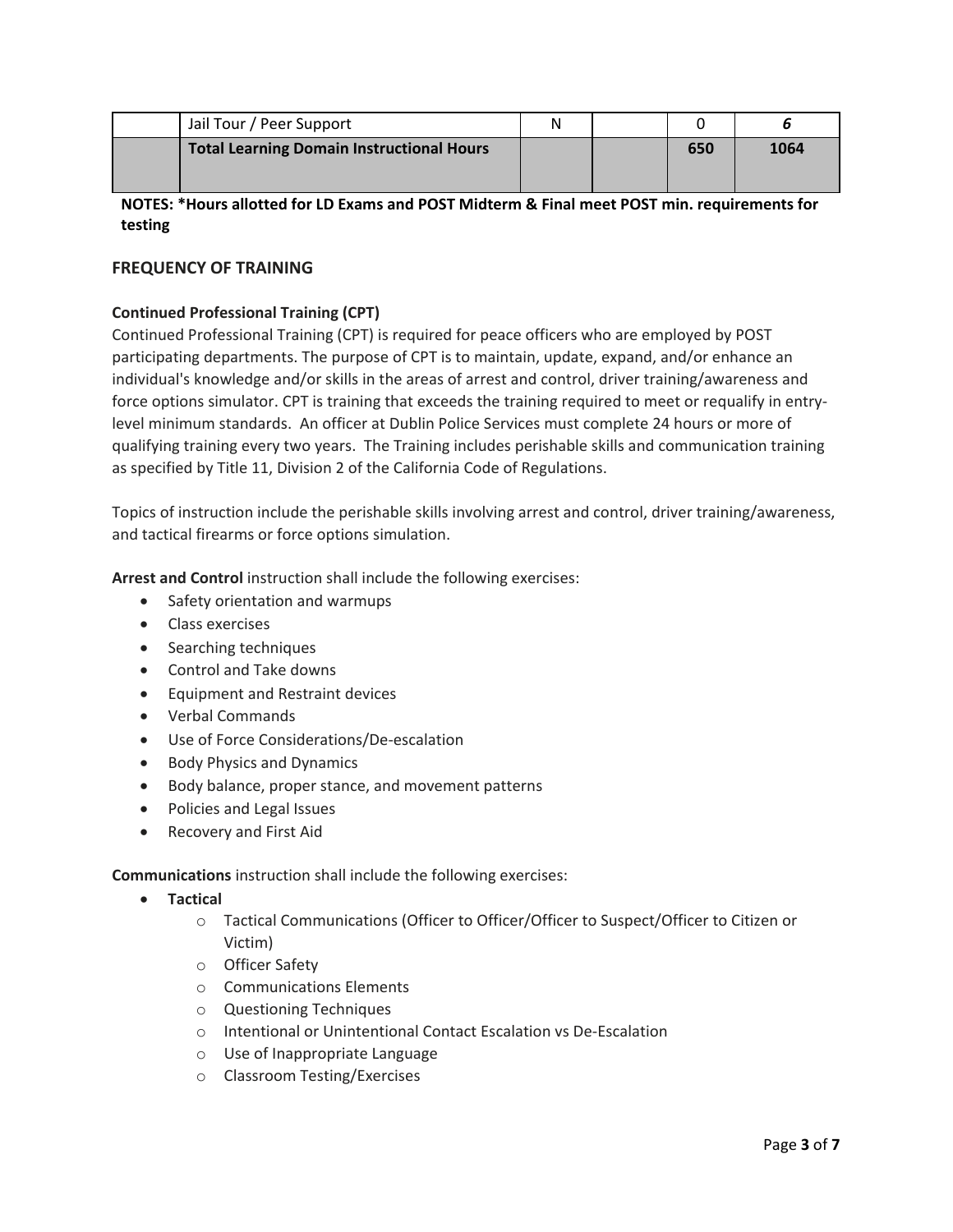- **Interpersonal**
	- o Interpersonal Communications Officer to Officer/Officer to Suspect/Officer to Citizen or Victim
	- o Communications Elements / De-escalation techniques
	- o Listening Skills
	- o Dealing with Difficult/Dominating People
	- o Persuasion
	- o Inappropriate Communication
	- o Classroom Testing/Exercises
	- o CPR/First Aide Training
	- o Critical Incident Training/CIT

**Driver Training** instruction shall include the following:

- Psychomotor Aspects
- Judgement/Decision Making in Driving
- Agency Policies and Procedures
- Driving Attitudes
- Behind the Wheel Instruction
- Driving Simulator
- Classroom Interactivity

#### **Range**

Deputies and Sergeants receive firearms training three (3) times per year, totaling 16 hours. The training includes a qualification course with their handgun, and classroom review of General Order 1.05 – Use of Force. All the participating officers must attend this training.

Deputies who have been issued a patrol rifle must attend an annual four-hour re-certification course. The course includes updates to the Use of Force policy of the Agency, as well as any updates to Federal, State or Local law.

As of January 2021, POST has increased the Perishable Skills Program from 14-18 hours for de-escalation and use of force. POST is also distributing new virtual reality simulators to be utilized for use of force scenario training.

### **Taser**

Deputies and Sergeants must receive a four-hour update in the use of their Taser device. The training includes Use of Force updates regarding the use of the devices, and a practical exercise that includes the deployment of the device in a simulated scenario.

### **Less Lethal**

Deputies and Sergeants who have taken the eight-hour certification course for less lethal munition's launcher have to re-certify every two years. The re-certification is four hours.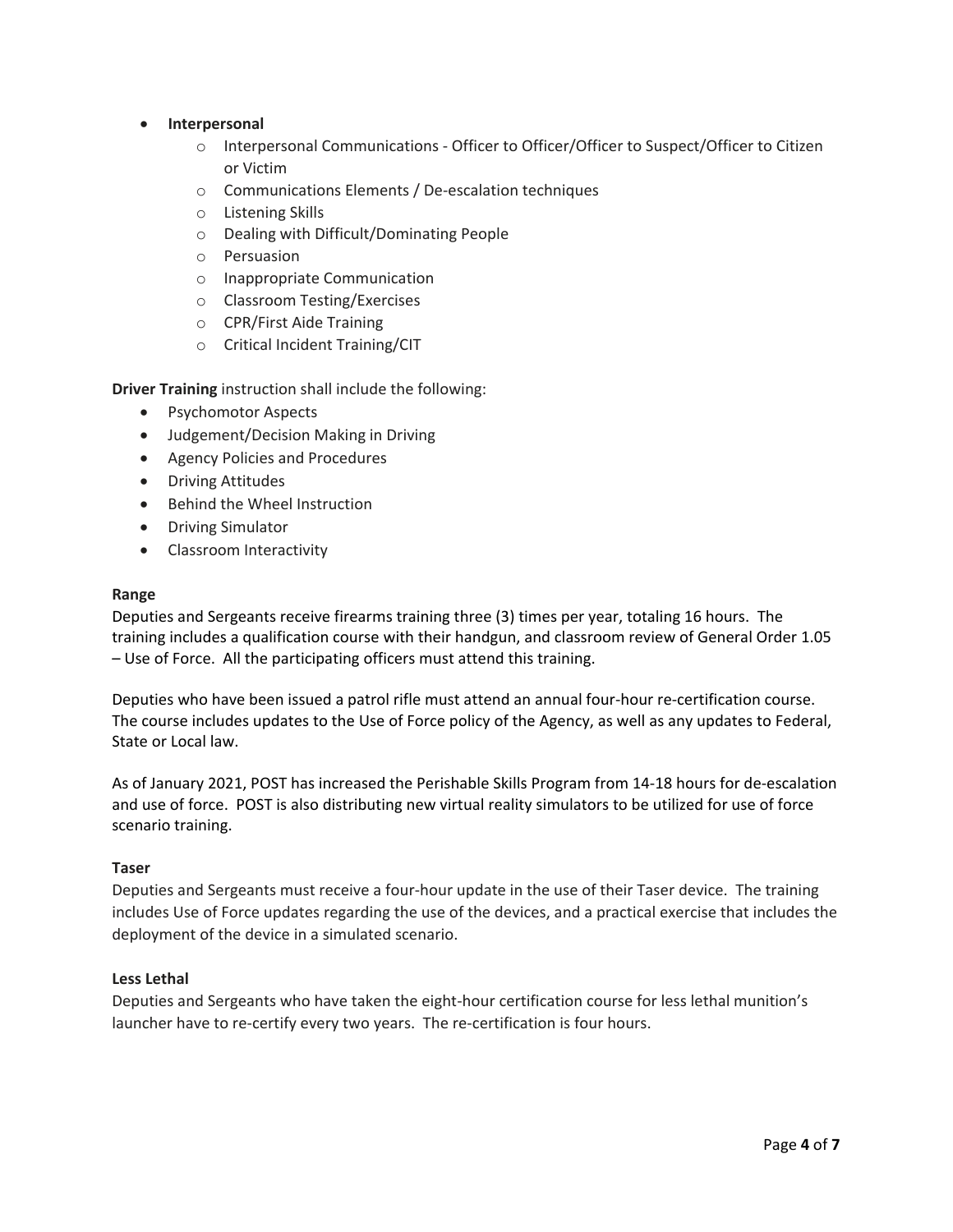#### **Muster Training**

Deputies receive training every day at the beginning of their shifts during the morning briefing. The training varies regarding topics and can include anything from officer safety, implicit bias, use of force/de-escalation, racial profiling, and legal updates, both legislative and new case law. The training usually lasts anywhere from 5 to 60 minutes.

#### **Use of Force Training**

The Alameda County Sheriff's Office and the Dublin Police Services Unit employ multiple different means to train officers in Use of Force Options. Due to the different ways that people learn, adult learning styles are employed. Deputies and Sergeants receive training via written documentation, verbal communication via classroom instruction, force options simulator and practical exercises.

In the written form, the Deputies begin with Learning Domain documents that teach the multiple dynamics of the levels of force that may legally be used. De-escalation strategies are taught to the students. This includes using time, distance, and areas of cover to safely negotiate with a person in crisis, is non-compliant, or brandishing a weapon.

#### **Evaluation of Training**

The evaluation of training efficacy can be done a few different ways. The methods are formal and informal in nature.

One way that is most likely to be used by police organizations involves the examination of officers using scenario based, hands on tasks that are evaluated regarding the officer's reactions. In this method, the trainer will put officers in real life situations via the use of role players or using an interactive computersimulated medium. The trainer will then observe the officer's responses as well as decision making and evaluate if the officer's reactions are a replication of the recommended training that is being given to the officer. An officer must verbally articulate why such action were taken, discuss the application of policy and case law.

Another way that law enforcement trainers use to evaluate the retention of instruction by officers is using written or practical examinations. The tests will utilize the information presented to the officers during instruction, which is then evaluated to determine content retention by the trainees.

Some agencies utilize the expertise of Police psychologists or social scientists who are educated in police culture. The police organization will be evaluated in a comprehensive manner that uses statistical methodology with an assessment of existing policies, procedures and protocols compared to best or emerging practices. This approach is generally expensive to employ and requires the cooperation of all elements inside a police organization. This approach is reliant upon the expectations and personal evaluations of the citizens in the community as it pertains to police effectiveness.

### **OTHER INFORMATION**

1. CA police officers can obtain various certificates throughout their career. After an officer graduates from a basic academy, they receive a Basic POST Certificate. As officer progress through their career, they can obtain an Intermediate and Advanced Certificate. This is accomplished by years of service and college credits. If an officer promotes to the rank of sergeant, they can obtain their Supervisory Certificate with service credit and college credits. If a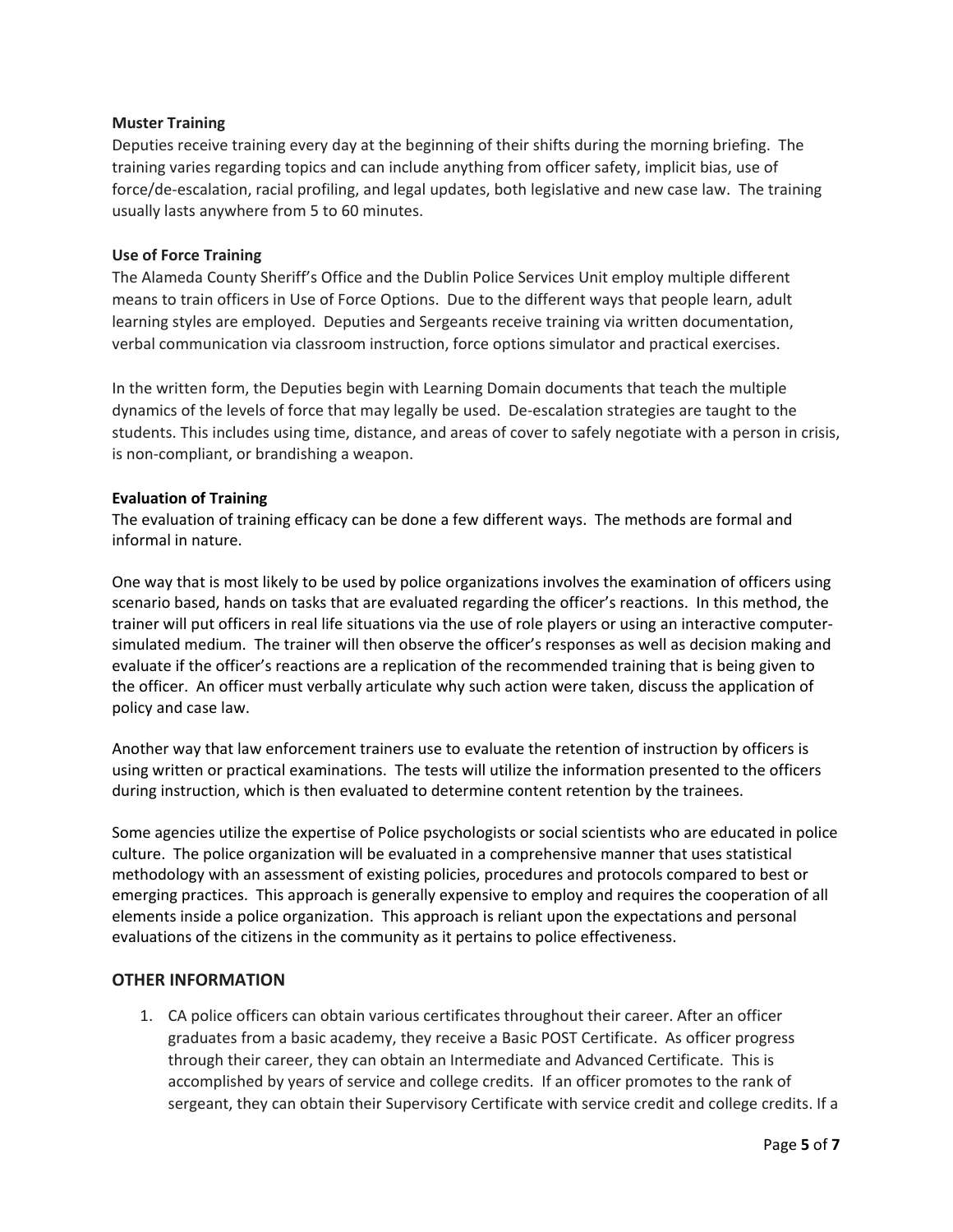sergeant promotes to the rank of lieutenant, they can obtain a Management Certificate with service credit and college credits. The highest-level certificate is the Executive Certificate and can be obtained with service credit and college credits.

- 2. Sergeants, who are first-line supervisors, must attend an 80-hour POST-certified Supervisory Course.
- 3. Sergeants may apply to be selected to attend the Sherman Block Supervisory Leadership Institute. This program is designed to stimulate personal growth, leadership, and ethical decision-making in California law enforcement front-line supervisors. This course is three days a month for eight months. <https://post.ca.gov/Sherman-Block-Supervisory-Leadership-Institute>
- 4. Lieutenants are mandated to attend a 104-hour Management Course. <https://post.ca.gov/management-course>
- 5. Lieutenants and above are also eligible to attend the FBI National Academy. This is a professional study course, similar to a semester of college, in which U.S. and international law enforcement managers who are nominated by their agencies heads because of demonstrated leadership qualities. This 10-week course is held at the FBI Academy in Quantico, VA. <https://www.fbi.gov/services/training-academy/national-academy>
- 6. Here is a link to a report by the Police Executive Research Forum on "What Police Chiefs and Sheriffs need to know about collecting and analyzing Use-of-Force data". <https://www.policeforum.org/assets/CollectingAnalyzingUOFData.pdf>
- 7. In the past year my staff has read and acknowledged numerous policies and attended in-person training. Some of them that are pertinent to our conversation on Diversity, Equity and Inclusion are as follows:
	- 1. G.O. 1.119 Bias Base Policing / Racial Identity Profiling
	- 2. T.B. 21-05 Bias Base Policing / Racial Identity Profiling
	- 3. Four (4) hour in-person training course on Implicit Bias and Racial Profiling
	- 4. T.B. 21-02 Ethics Training
	- 5. T.B. 21-03 Social Media Use
	- 6. G.O. 5.07 Traffic Stop Data Collection
	- 7. TB. 20-20 Biased Based Policing
	- 8. G.O. 1.05 Use of Force (3 times in the past 12 months)
	- 9. G.O. 1.21 Less Lethal
	- 10. G.O. 3.25 Personnel Early Intervention System
	- 11. T.B. 20-12 Social Media Use
	- 12. T.B. 20-11 Mental Health Training
	- 13. G.O. 8.17 Body Worn Cameras
	- 14. G.O. 5.68 WRAP Restraint Device
	- 15. 20-04 Ethics Training Annual Agency Acknowledgement
	- 16. Many staff have also attended the in-person Cultural Humility Course
- 8. ACSO has an agreement with Golden Gate University that provides staff a 10% tuition discount.
- 9. Officers assigned to Dublin Police Services attended 4,352 hours of training in 2019. 2,494 of those hours were mandated by POST the other 832 hours were Dublin specific.
- 10. The 2021-2022 training budget is \$15,000.
- 11. Officers new to patrol will complete a 15-week intense Field Training Program (FTP) after one week of orientation. Each trainee is assigned to a Field Training Officer (FTO) for a four-week period, which is referred to as a phase. Daily Observation Reports (DOR's) are completed by the